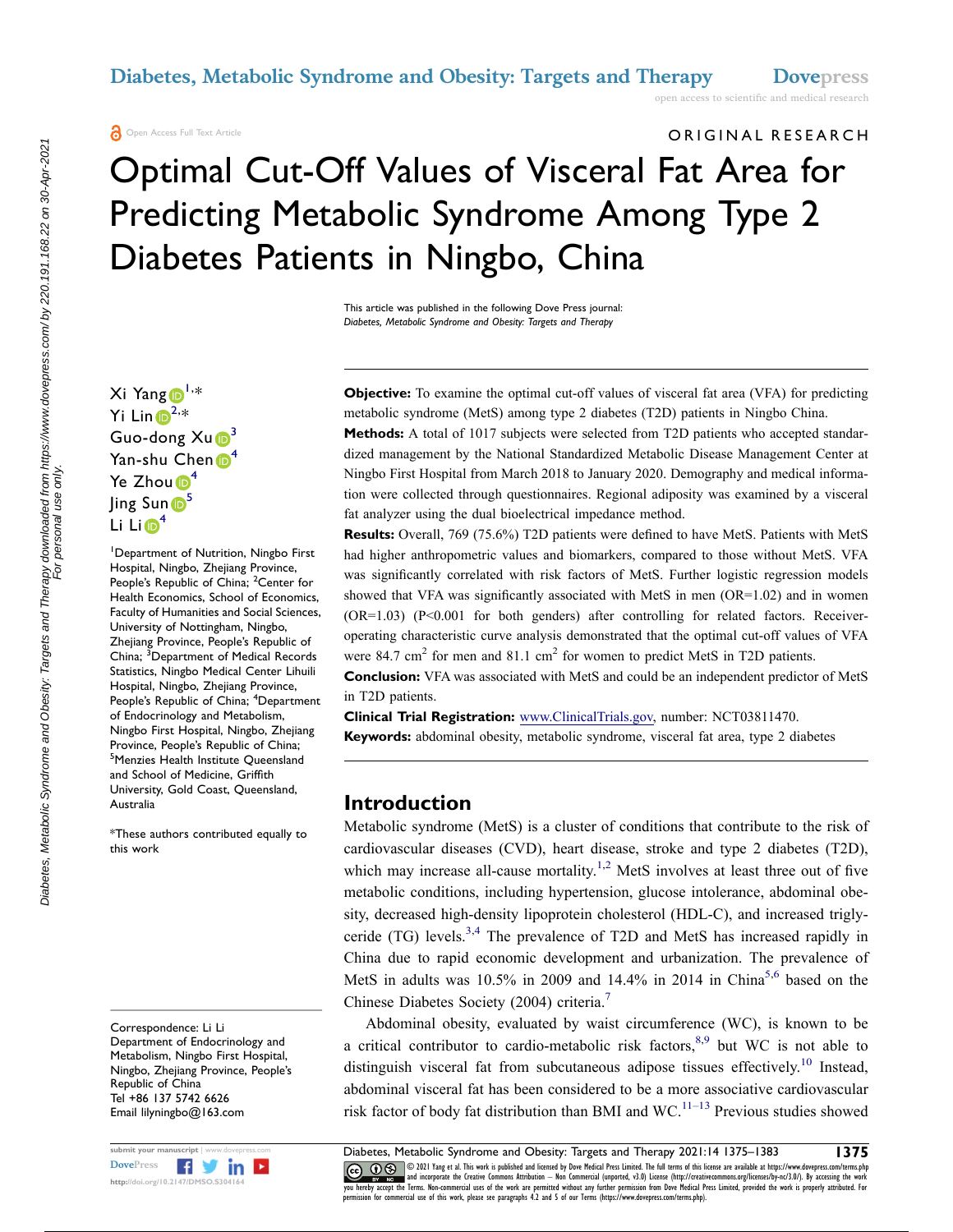<span id="page-1-1"></span><span id="page-1-0"></span>that visceral fat area (VFA) was superior to BMI and WC to predict MetS and various cut-off values of VFA have been developed according to race, gender and age. $14-17$ The accurate assessment and management of visceral fat accumulation were suggested to be critical to identify the cardiovascular risks among patients with T2D. Recently, computed tomography (CT), magnetic resonance imaging and dual-energy X-ray absorptiometry were recognized as the accurate methods to evaluate the visceral adipose tissue.<sup>18–20</sup> However, due to the high cost of technology and high radiation exposure, these methods have been limited in clinical practice and have not been appropriate for screening purpose for a large population yet. In contrast, the dual current pathways bioelectrical impedance analysis (BIA) method was reported to measure central abdominal fat without X-ray exposure, with an accuracy for estimated VFA which was similar to the detection results of the X-ray CT method.<sup>20,21</sup> Because of its simplicity, noninvasiveness and relatively low cost, abdominal BIA can be used as a potentially good alternative measure of visceral fat accumulation.

<span id="page-1-5"></span><span id="page-1-4"></span><span id="page-1-3"></span><span id="page-1-2"></span>With aging, fat mass tends to accumulate in the abdomen, and the risk of chronic diseases such as diabetes and CVD have been dramatically increased.<sup>[22](#page-7-15),23</sup> Previous studies have shown that the prevalence of MetS was higher in people with  $T2D$ ,  $^{24,25}$  $^{24,25}$  $^{24,25}$  and the cardiovascular mortality rate of subjects with metabolic syndrome was significantly increased regardless of the presence of  $T2D$ .<sup>24–27</sup> Our previous research showed that the prevalence of MetS among adults in Ningbo was about 31%, which has reached a similar prevalence level of MetS in adults worldwide  $(20-30\%)$ .<sup>28</sup> Therefore, establishment of an abdominal obesity assessment measure to accurately identify the risk of MetS and better control the risk of CVD in T2D is needed.

<span id="page-1-6"></span>Up to date, few studies have examined the relationship between visceral fat and MetS in Chinese population. In addition, no study has explored the relationship between visceral fat and MetS in Chinese T2D patients. To fill in these research gaps, this study aimed to estimate optimal cut-off values of VFA and to investigate the risk of MetS among T2D patients in Chinese population.

# **Patients and Methods Subjects**

The present cross-sectional study recruited 1017 patients, diagnosed with T2D, aged from 18 to 75 years from <span id="page-1-8"></span><span id="page-1-7"></span>March 2018 to January 2020 at the outpatient department of the Endocrinology of Ningbo First Hospital, Zhejiang province, China and the National Standardized Metabolic Disease Management Center (MMC). In order to meet all the challenges of metabolic diseases, the MMC program was launched in 2016[.29](#page-7-20) In MMC, patients can enjoy one-stop care, from registration, testing, evaluation, prescription to health education, and a series of comprehensive services to achieve a more convenient and accurate patient care model. T2D was diagnosed based on the definition proposed by the World Health Organization.<sup>30</sup> We defined diabetes as fasting plasma glucose (FPG)  $\geq$ 7.0 mmol/L (126 mg/dl) or 2h oral glucose tolerance test (OGTT) glucose  $\geq$ 11.1 mmol/L (200 mg/dl). Subjects taking anti-diabetic drugs were also considered to have diabetes. The patients were excluded if they met any of the following criteria 1) age >75 years and age  $\leq 18$  years; 2) diagnosis with any kind of cancer; 3) positive islet autoantibodies; 4) glomerular filtration rate (eGFR) <30 mL/min; 5) severe liver dysfunction; 6) acute infectious diseases; 7) pregnancy or lactation.

The research project was approved by the Ethics Committee of Ningbo First Hospital, China (Ethics Approval No. 2019-R057) and followed the Declaration of Helsinki. Written informed consents were obtained from all participants.

#### Definition of Metabolic Syndrome

<span id="page-1-9"></span>MetS was defined based on the 2017 Chinese Diabetes Society's (CDS) criteria.<sup>31</sup> The diagnostic criteria of MetS is the presence of three or more of the medical components: 1) abdominal obesity: WC >90 cm in men or >85 cm in women; 2) hyperglycemia:  $FPG \ge 6.1$  mmol/L (110 mg/dl) or 2-hour postprandial plasma glucose (2hPG) level ≥7.8 (140 mg/dl) mmol/L or previously diagnosed with T2D; 3) hypertension: systolic blood pressure (SBP)/diastolic blood pressure (DBP) $\geq$ 130/85mmHg or previously diagnosed with hypertension and receiving medical treatments; 4)  $TG \ge 1.7$ mmol/L (150 mg/dl); 5) HDL-C < 1.0 mmol/L (40 mg/dl). Since all subjects were diagnosed with T2D, MetS is defined at least two of the above medical components with the exception for 2). Based on the criteria of MetS, all subjects were divided into two groups: MetS (–) (T2D patients with no MetS) and MetS (+) (T2D patients defined as MetS).

#### Demographic and Clinical Characteristics

All patients were invited to complete the MMC standard questionnaires on their demography, lifestyle [smoking status (currently no smoking and currently smoking)], medical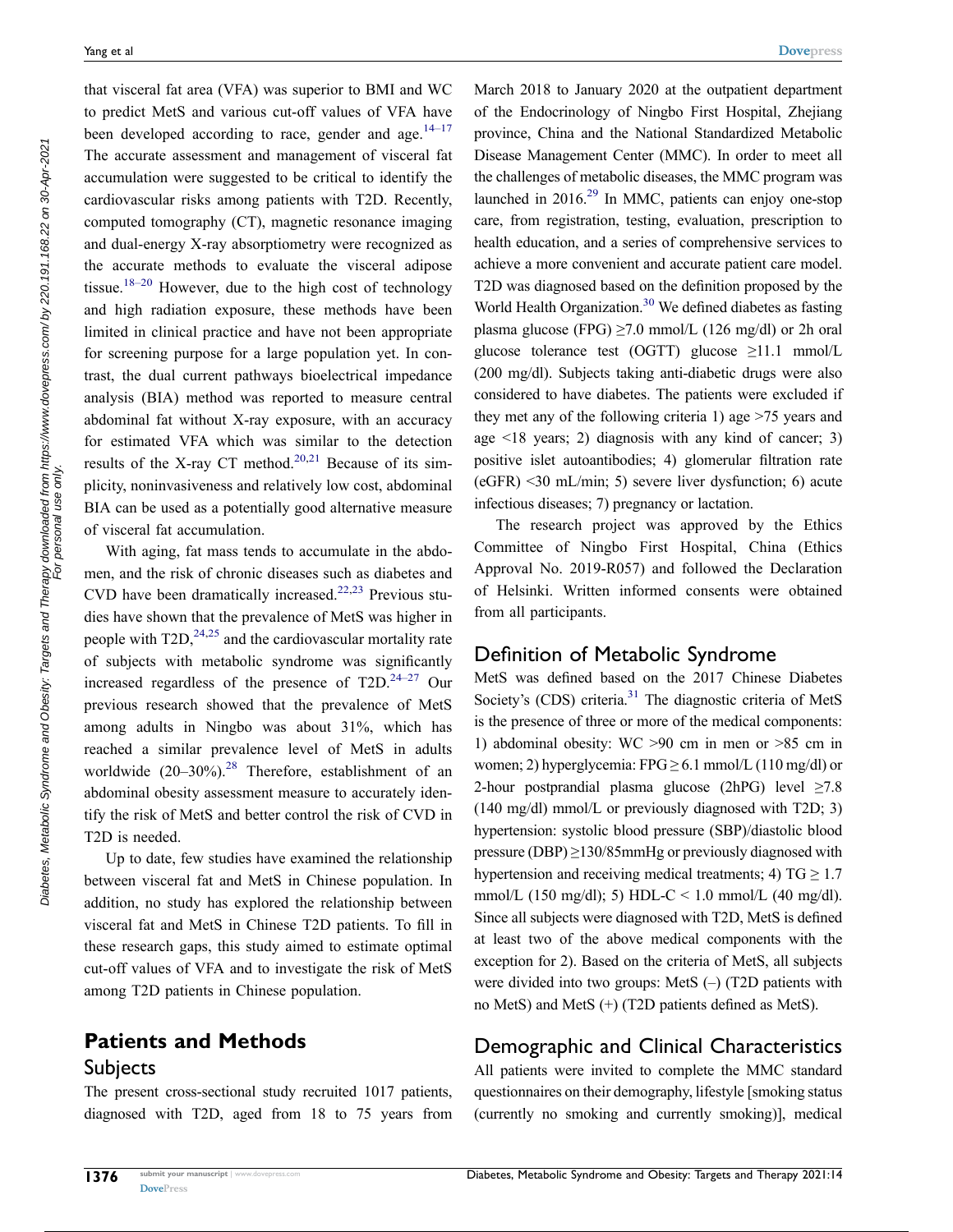history and medication records. Anthropometric measurements included body weight and height were measured without shoes and in light clothing by well-trained endocrinology nurses. Body weight was measured using an electronic scale to the nearest 0.1kg and height was measured using a metal column height meter to the nearest 0.1cm. WC was measured at the midpoint between the inferior costal margin and the iliac crest in the midaxillary line. Hip circumference was measured at the widest point over the buttocks, and the waist–hip ratio (WHR) was calculated as the ratio of waist to hip circumferences. BMI, used as a measure of general obesity, was calculated as weight  $(kg)/height (m<sup>2</sup>)$ . Blood pressure was measured using an electronic sphygmomanometer on the right or left arm after a 10-minute rest and the average of blood pressure was obtained on two assessments.

#### Biomarker Measurements

After a 10–12h-overnight fasting, blood samples were obtained in the early morning to measure the levels of blood profiles including FPG, fasting c-peptide (FCP), fasting insulin (FINS), glycated hemoglobin A1c (HbA1c), total cholesterol (TC), TG, HDL-C, lowdensity lipoprotein cholesterol (LDL-C), uric acid (UA) and serum creatinine (Scr). Then, the 100g flour (steamed bread meal) test was performed in all subjects to assess the 2hPG, 2-hour postprandial C-peptide (2hCP) and 2-hour postprandial insulin (2hINS) concentrations.

FPG and 2hPG were assayed by the glucose oxidase method, FCP and 2hCP were determined by chemiluminescence immunoassay. Lipid profiles were analyzed by enzymatic procedures using an autoanalyzer (Hitachi 747; Hitachi, Tokyo, Japan). HbA1c was determined by high-pressure liquid chromatography. UA was examined by enzymatic spectrophotometry. Homeostasis model assessment-insulin resistance (HOMA-IR) was calculated as fasting serum insulin (mIU/L)  $\times$  FPG (mmol/L)/22.5.<sup>[32](#page-8-1)</sup> HOMA-IR was used for further evaluation of insulin sensitivity. The eGFR was calculated following the formula: eGFR (mL/min/ 1.73 m<sup>2</sup>) = 175 × Scr (mg/dl) <sup>-1.234</sup> × age <sup>-0.179</sup> × (1 for men;  $0.79$  for women).<sup>[33](#page-8-2)</sup>

# <span id="page-2-2"></span><span id="page-2-1"></span>Measurement of Visceral Fat Area and Subcutaneous Fat Area

VFA and subcutaneous fat area (SFA) of all participants with a 10- to 12-h fasting were measured by well-trained nurses. <span id="page-2-0"></span>The measurements of body site for VFA and SFA were measured at the level of umbilicus with a visceral fat analyzer (DUALSCAN HDS-2000, Omron Healthcare Kyoto, Japan) using the abdominal dual BIA method.<sup>19[,20](#page-7-13)</sup> The resultant values were based on the impedance indicated by the difference in electrical conductivity between fat and nonfat tissue. Two paths were used to measure the impedance. The first path (A) applied low-voltage alternating current to a total of four electrodes fixed on both sides of the hands and feet. The system detected a constant micro-current value and calculated the bio-impedance value generated when passing through the limbs, thus calculating the non-fat area. The second path (B) applied a weak electric current between the electrodes placed on the abdomen and also measured the impedance. SFA of the abdomen can be calculated according to the abdominal impedance. The cross-sectional area of the abdomen at the umbilical level was calculated by the "abdominal detection unit" in advance. Afterwards, VFA was calculated following the formula: cross-sectional area - the sum areas of A and  $B<sup>20</sup>$  $B<sup>20</sup>$  $B<sup>20</sup>$ 

# Measurement of Common Carotid Intima-Media Thickness

The intimal thickness of the carotid artery was measured with high-resolution B-mode ultrasound by experienced ultrasound experts. Patients were asked to take a supine position with their heads turning to the opposite side to fully expose the carotid artery. The intima-media thickness (IMT) on the distal wall of the common carotid artery on both sides was measured at about 1 cm from the carotid bifurcation. The greater value of the IMT of carotid artery from both sides was recorded as MaxIMT for analysis. Local carotid artery IMT greater than 1.5 mm was defined as carotid plaque formation.<sup>34</sup>

#### <span id="page-2-3"></span>Statistical Analysis

Continuous variables with normal and skewed distributions were presented as mean and standard deviation (SD), and median (interquartile range). Continuous variables were analyzed by Student's *t*-test and Mann– Whitney *U*-test. Groups of categorical variables were compared by  $\chi^2$  test. Spearman correlation was conducted to examine the relationship between VFA and MetS factors. Logistic regression was used to examine the association between VFA (continuous variables; independent variable) and MetS (categorical variable; dependent variable). Associations were investigated after adjusting for related factors (age, currently smoking, HOMA-IR, UA and

For personal use only.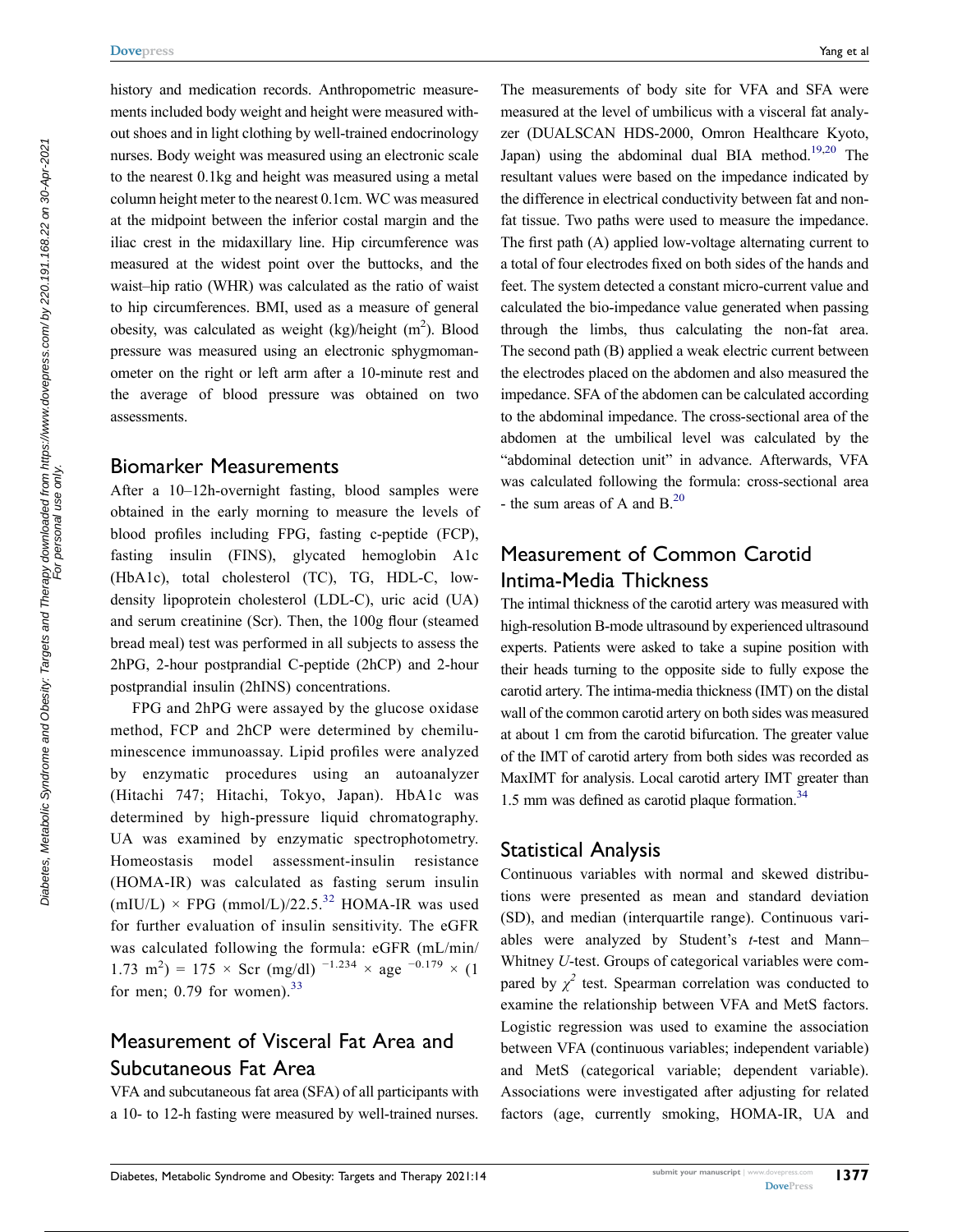<span id="page-3-0"></span>currently using any kind of hypoglycemic medicines that might affect visceral fat accumulation [glucagon-like peptide-1 (GLP-1) agonists, thiazolidinediones (TZDs), glinides and sodium-dependent glucose transporters 2  $(SGLT-2)$  inhibitors]).<sup>[35–38](#page-8-4)</sup> Receive operating characteristic (ROC) curve analysis was used to determine the diagnostic value of VFA for MetS in patients with T2D. The optimal cut-off values were obtained from the Youden index [maximum (sensitivity + specificity – 1)].<sup>39</sup> Results were considered statistically significant at a twotailed level of 0.05. Statistical analyses were performed with IBM SPSS Statistics version 20.0.

# <span id="page-3-1"></span>**Results** Clinical Characteristics of Study Individuals

A total of 1017 T2D patients (63.7% men) with a mean age of 54 years were finally included in the current study [\(Table 1](#page-4-0)). Around 75.6% (n=769) patients were defined as to have MetS (MetS  $+$ ). Mean values of age, BMI, BP, VFA, SFA, WHR, FPG, FINS, 2hINS, HOMA-IR, FCP, 2hCP, UA, TC, TG, LDL-C and maxIMT were significantly higher in patients with MetS compared to those without MetS. Regarding glucose-lowering medicines, only currently using any kind of hypoglycemic medicines that affect VFA was taken was significantly more in the group of patients with MetS (P=0.013).

# Relationship of Visceral Fat Area with the Risk Factors of Metabolic Syndrome

Spearman correlation was performed to examine the relationship of VFA with metabolic parameters stratified by sex [\(Table 2](#page-5-0)). Age was only significantly associated with VFA in women (r=0.134, P=0.012). VFA was positively correlated with all other parameters of anthropometry and biomarkers except for the negative correlation with HDL-C in women, and the Spearman correlation coefficients of VFA with BMI, SFA HOMA-IR and uric acid were 0.729, 0.687, 0.343 and 0.390, respectively, while five parameters of MetS including FPG, 2hPG, HbA1c, TC and LDL-C were not associated with VFA in men.

The associations of MetS with VFA were further investigated by logistic regression [\(Table 3](#page-5-1)). VFA was associated with 1.02 (CI 1.02–1.03) and 1.03 (CI 1.02–1.05) higher odds of developing MetS in both men and women, respectively, after controlling for potential risk factors. However, only age was associated with higher odds of MetS only in women (OR=1.05, CI 1.02–1.08, P<0.001) and uric acid was associated with higher odds of MetS only in men (OR=1.00, CI 1.00–1.01, P=0.034).

# The Optimal Cut-Off Values of Visceral Fat Area for the Metabolic Syndrome

From the ROC curve analysis, the areas under the curve of ROC values of VFA predicting MetS were 0.752 (95% CI 0.706–0.799, P<0.001) in men and 0.785 (95% CI 0.735–-0.836, P<0.001) in women [\(Figure 1](#page-5-2)). The optimal cut-off value of VFA was  $84.7 \text{ cm}^2$  (sensitivity: 74.7%, specificity:  $65.8\%$ ) for men and  $81.1 \text{ cm}^2$  (sensitivity:  $59.2\%$ , specificity: 88.0%) for women [\(Table 4\)](#page-6-0).

#### **Discussion**

In this study of a large clinical MMC study, the results of the current study showed that 75.6% T2D patients in Ningbo, China, were defined to have MetS. VFA and BMI were significantly associated with higher odds of MetS in both men and women. The optimal cut-off values of VFA predicting MetS among T2D patients was 84.7cm2 in men and  $81.1 \text{cm}^2$  in women.

<span id="page-3-2"></span>To date, no study has been conducted on VFA cut-off values among Chinese T2D patients. The prevalence of MetS in our study is relatively higher than those from previous reports.<sup>40–42</sup> A recent study involving 15,492 adult patients newly diagnosed with T2D in 46 tertiary care hospitals nationwide in China from 2015 to 2017 reported that the prevalence of MetS was 68.1% using the  $2017$  CDS definition.<sup>31,40</sup> The higher prevalence of MetS in our study can be explained that majority of our regional patients are not newly diagnosed T2D patients. Likewise, the prevalence of MetS in our study is relatively higher than the same patients in Ethiopia  $(66.7\%)^{41}$  $(66.7\%)^{41}$  $(66.7\%)^{41}$  and in Korea (men: 46.9%; women: 65.1%) both using the US National Cholesterol Education Program Adult Treatment Panel III (NCEP ATP III) criteria.<sup>3[,42](#page-8-8)</sup>

<span id="page-3-4"></span><span id="page-3-3"></span>The guidelines from the CDS (2004) adapted BMI  $\geq$ 25 kg/m<sup>2</sup> to define abdominal obesity predicting MetS among Chinese population.[7](#page-7-6) Additionally, International Diabetes Federation proposed a global diagnosis definition of MetS in 2005 and suggested the differential cut-off values of WC for defining abdominal obesity that reflected different races in each country.<sup>10</sup> However, the body fat distribution of the Chinese population is characterized by abdominal fat accumulation. Evidence showed that Asians were more inclined to have obesity-related consequences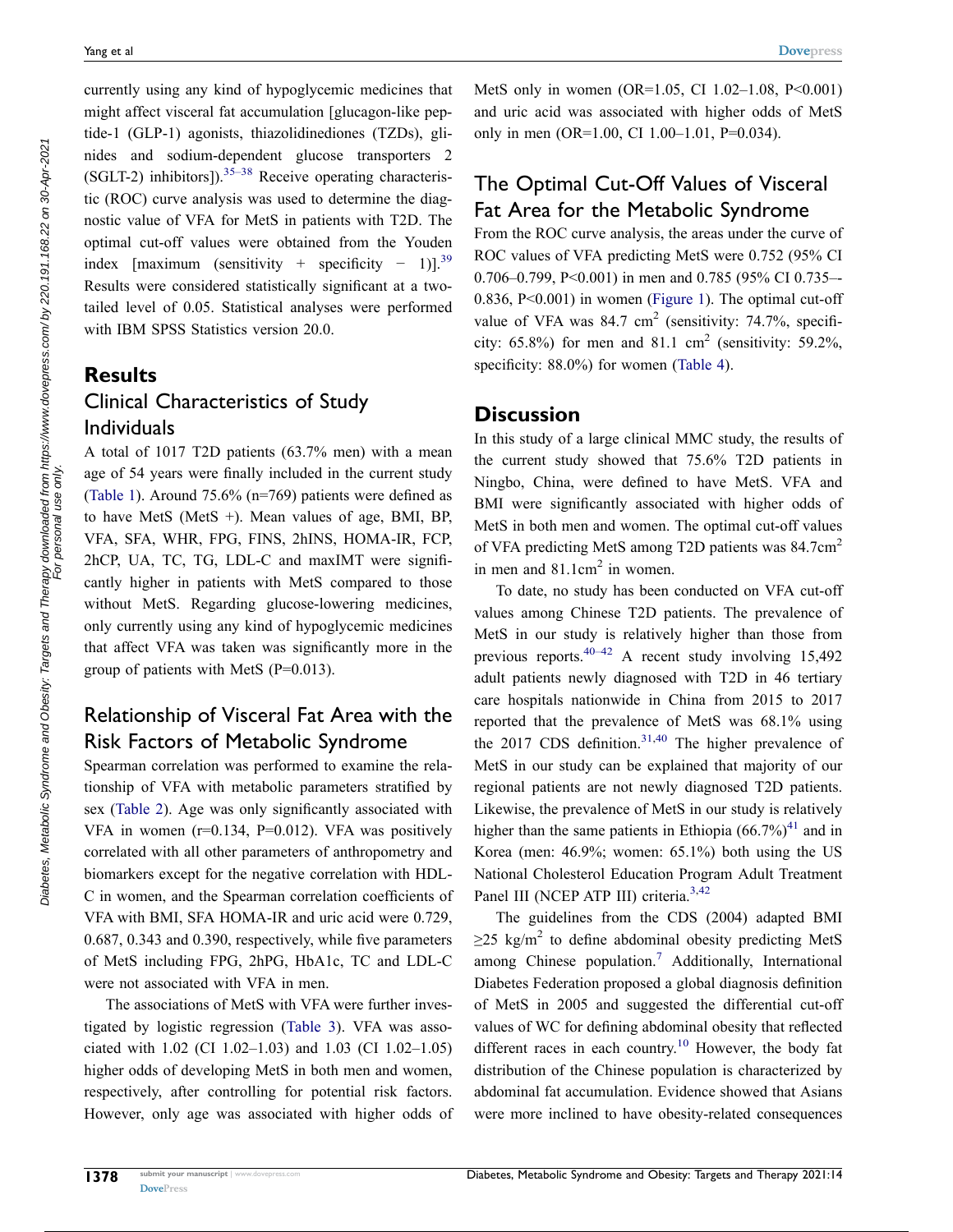<span id="page-4-0"></span>

|                                                                | Total N=1017           | MetS (-) N=248         | MetS (+) N=769         | P value |
|----------------------------------------------------------------|------------------------|------------------------|------------------------|---------|
| Male, n (%)                                                    | 648 (63.7)             | 151(60.9)              | 497 (64.6)             | 0.287   |
| Age (years)                                                    | $54(47-61)$            | 53 (45-59)             | 55 (47-62)             | 0.022   |
| Currently smoking, n (%)                                       | 254 (24.9)             | 66 (26.6)              | 188 (24.4)             | 0.493   |
| Anthropometry and biomarkers                                   |                        |                        |                        |         |
| SBP (mmHg)                                                     | $132.95 \pm 18.06$     | $125.05 \pm 15.23$     | $135.49 \pm 18.17$     | < 0.001 |
| DBP (mmHg)                                                     | $78.56 \pm 11.02$      | $75.05 \pm 10.16$      | $79.7.0 \pm 11.04$     | < 0.001 |
| Weight (kg)                                                    | $69.23 \pm 12.82$      | $62.07 \pm 10.92$      | $71.54 \pm 12.54$      | < 0.001 |
| BMI ( $\text{kg/m}^2$ )                                        | $25.23 \pm 3.64$       | $22.86 \pm 2.84$       | $26.00 \pm 3.52$       | < 0.001 |
| Waist circumference (cm)                                       | $89.03 \pm 9.94$       | $81.62 \pm 8.70$       | $91.42 \pm 9.11$       | < 0.001 |
| Hip circumference (cm)                                         | $95.06 \pm 7.19$       | $91.23 \pm 6.60$       | $96.29 \pm 6.93$       | < 0.001 |
| <b>WHR</b>                                                     | $0.94 \pm 0.07$        | $0.90 \pm 0.10$        | $0.94 \pm 0.06$        | < 0.001 |
| $VFA$ (cm <sup>2</sup> )                                       | $93.82 \pm 40.06$      | $68.58 \pm 34.65$      | $101.98 \pm 38.28$     | < 0.001 |
| $SFA$ (cm <sup>2</sup> )                                       | $179.41 \pm 62.88$     | $142.79 \pm 49.11$     | $191.23 \pm 62.32$     | < 0.001 |
| FPG (mmol/L)                                                   | $8.57 \pm 2.94$        | $8.21 \pm 3.07$        | $8.69 \pm 2.89$        | 0.027   |
| 2hPG (mmol/L)                                                  | $13.63 \pm 4.97$       | $13.54 \pm 5.51$       | $13.66 \pm 4.77$       | 0.742   |
| FINS (mIU/L)                                                   | $11.30(6.26 - 30.17)$  | 7.42 (4.30-18.90)      | 12.30 (7.43-34.88)     | < 0.001 |
| 2hINS (mIU/L)                                                  | 38.52 (21.44-92.32)    | 28.45 (15.42-66.45)    | 43.23 (22.97-104.5)    | < 0.001 |
| $HbA1c$ $(\%)$                                                 | 7.70 (6.50-9.20)       | 7.40 (6.40-9.20)       | 7.80 (6.60-9.20)       | 0.146   |
| <b>HOMA-IR</b>                                                 | $4.11(2.19 - 11.49)$   | 2.62 (1.44-6.97)       | $4.84(2.60-13.15)$     | < 0.001 |
| FCP $(\mu g/L)$                                                | $1.73$ (1.00-2.53)     | $1.32(0.73 - 1.87)$    | $1.92$ (1.11-2.73)     | < 0.001 |
| 2hCP (µg/L)                                                    | $4.08$ $(2.42 - 6.04)$ | 3.41 (1.96-4.92)       | $4.26$ $(2.63 - 6.35)$ | < 0.001 |
| Uric acid (mmol/L)                                             | $333.86 \pm 85.01$     | $303.36 \pm 80.06$     | $343.70 \pm 84.26$     | < 0.001 |
| Total cholesterol (mmol/L)                                     | $4.52 \pm 1.24$        | $4.17 \pm 1.08$        | $4.63 \pm 1.26$        | < 0.001 |
| Triglycerides (mmol/L)                                         | $1.43$ (1.00-2.14)     | $1.05(0.79 - 1.37)$    | $1.70(1.12 - 2.36)$    | < 0.001 |
| HDL-C (mmol/L)                                                 | $1.16 \pm 0.29$        | $1.16 \pm 0.35$        | $1.15 \pm 0.28$        | 0.829   |
| LDL-C (mmol/L)                                                 | $4.52 \pm 1.24$        | $2.68 \pm 0.80$        | $2.93 \pm 0.89$        | < 0.001 |
| Max IMT (mm)                                                   | $0.80$ $(0.60 - 1.00)$ | $0.80(0.60 - 0.90)$    | $0.80(0.60 - 1.00)$    | 0.032   |
|                                                                |                        |                        |                        | 0.006   |
| Carotid plaque, n (%)<br>Duration of diabetes (years)          | 365 (35.9)             | 70 (28.2)              | 295 (38.4)             | 0.363   |
|                                                                | $6.58(2.50 - 12.00)$   | $6.50(2.10 - 12.06)$   | $6.6$ $(2.75 - 12.00)$ |         |
| Glucose-lowering medication treatments, n (%)                  |                        |                        |                        |         |
| Insulin                                                        | 338 (33.2)             | 89 (35.9)              | 249 (32.4)             | 0.346   |
| <b>TZDs</b>                                                    | 25(2.5)                | 5(2.0)                 | 20(2.6)                | 0.605   |
| Sulfonylureas                                                  | 326 (32.1)             | 88 (35.5)              | 238 (30.9)             | 0.210   |
| Glinides                                                       | 107(10.5)              | 23(9.3)                | 84 (10.9)              | 0.537   |
| GLP-1 agonists                                                 | 135(13.1)              | 33 (12.8)              | 102(13.3)              | 0.930   |
| <b>Biguanides</b>                                              | 683 (67.2)             | 166(66.9)              | 517 (67.2)             | 0.993   |
| Alpha-Gls                                                      | 367 (36.1)             | 85 (34.3)              | 282 (36.7)             | 0.544   |
| DPP4 inhibitors                                                | 287 (28.2)             | 69 (27.8)<br>218(28.3) |                        | 0.937   |
| SGLT-2 inhibitors                                              | 80(7.9)                | 21(8.5)                | 59 (7.7)               | 0.788   |
| Currently using any kind of hypoglycemic medicines that affect | 681 (70.9)             | 54 (22.6)              | 280(31.1)              | 0.013   |
| VFA <sup>‡</sup>                                               |                        |                        |                        |         |

Notes: Data represent mean standard deviation or median (interquartile range 25–75%). <sup>‡</sup>Currently using any kind of hypoglycemic medicines that affect visceral fat accumulation included GLP-1 agonists, TZDs, glinides and SGLT-2 inhibitors.

**Abbreviations:** SBP, systolic blood pressure; DBP, diastolic blood pressure; BMI, body mass index; WHR, waist–hip ratio; VFA, visceral fat area; SFA, subcutaneous fat area; FPG, fasting plasma glucose; 2hPG, 2-hour postprandial plasma glucose; FINS, fasting plasma insulin, 2hINS, 2-hour postprandial plasma insulin; HbA1c, glycated hemoglobin A1c; HOMA-IR, homeostasis model assessment for insulin resistance; FCP, fasting c-peptide; 2hCP, 2-hour postprandial c-peptide; HDL-C, high-density lipoprotein cholesterol; LDL-C, low-density lipoprotein cholesterol; max IMT, max common carotid intima-media thickness. TZD, thiazolidinedione; GLP-1 agonists, glucagon-like peptide-1 agonists; alpha-GIs, alpha-glucosidase inhibitor; DPP4 inhibitors, dipeptidyl peptidase-4 inhibitors; SGLT-2 inhibitors, sodium-dependent glucose transporters 2 inhibitors.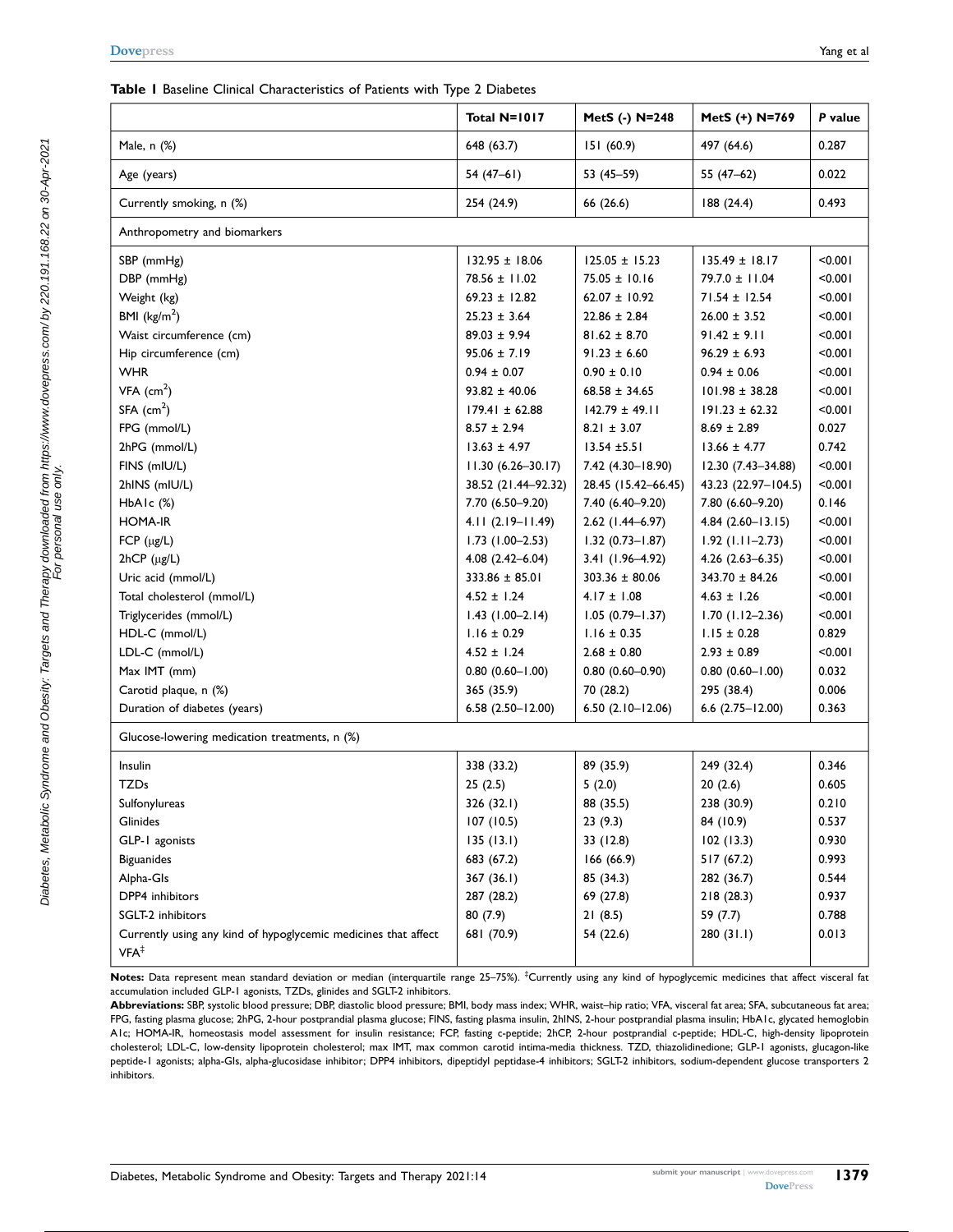|                               | $VFA$ (cm <sup>2</sup> ) |         |                      |         |
|-------------------------------|--------------------------|---------|----------------------|---------|
|                               | Men (n=648)              |         | <b>Women (n=369)</b> |         |
|                               | r                        | P value | r                    | P value |
| Age (years)                   | 0.042                    | 0.291   | 0.134                | 0.012   |
| SBP (mmHg)                    | 0.309                    | < 0.001 | 0.246                | < 0.001 |
| DBP (mmHg)                    | 0.215                    | < 0.001 | 0.157                | 0.003   |
| BMI ( $\text{kg/m}^2$ )       | 0.659                    | < 0.001 | 0.729                | < 0.001 |
| $SFA$ (cm <sup>2</sup> )      | 0.665                    | < 0.001 | 0.687                | < 0.001 |
| FPG (mmol/L)                  | 0.049                    | 0.224   | 0.177                | < 0.001 |
| 2hPG (mmol/L)                 | 0.021                    | 0.607   | 0.116                | < 0.001 |
| FINS (mIU/L)                  | 0.337                    | < 0.001 | 0.328                | < 0.001 |
| 2hINS (mIU/L)                 | 0.267                    | < 0.001 | 0.216                | < 0.001 |
| $HbA1c$ $%$                   | $-0.016$                 | 0.692   | 0.211                | < 0.001 |
| <b>HOMA-IR</b>                | 0.325                    | < 0.001 | 0.343                | < 0.001 |
| FCP $(\mu g/L)$               | 0.310                    | < 0.001 | 0.286                | < 0.001 |
| 2hCP (µg/L)                   | 0.206                    | < 0.001 | 0.148                | 0.006   |
| Uric acid (mmol/L)            | 0.235                    | < 0.001 | 0.390                | < 0.001 |
| Total cholesterol<br>(mmol/L) | 0.032                    | 0.420   | 0.045                | < 0.001 |
| Triglycerides (mmol/L)        | 0.337                    | < 0.001 | 0.384                | < 0.001 |
| HDL-C (mmol/L)                | $-0.215$                 | < 0.001 | $-0.241$             | < 0.001 |
| LDL-C (mmol/L)                | 0.012                    | 0.765   | 0.116                | 0.029   |

<span id="page-5-0"></span>**Table 2** Spearman Correlation Between VFA and Metabolic Parameters

**Abbreviations:** SBP, systolic blood pressure; DBP, diastolic blood pressure; BMI, body mass index; VFA, visceral fat area; SFA, subcutaneous fat area; FPG, fasting plasma glucose; 2hPG, 2-hour postprandial plasma glucose; FINS, fasting plasma insulin, 2hINS, 2-hour postprandial insulin; HbA1c, glycated hemoglobin A1c; FCP, fasting c-peptide; 2hCP, 2-hour postprandial c-peptide; HDL-C, high-density lipoprotein cholesterol; LDL-C, low-density lipoprotein cholesterol.

<span id="page-5-5"></span><span id="page-5-4"></span><span id="page-5-3"></span>at a lower BMI or a lower WC because of higher body fat mass deposition, compared to Caucasians.<sup>[43,](#page-8-9)[44](#page-8-10)</sup> Around 14% abdominal fat mass deposition was reported in Chinese, although their BMI was lower than cut-off value of 25  $\text{kg/m}^2$ .<sup>45</sup> VFA is suggested to be a more accurate measurement than both WC and BMI for defining abdominal obesity. $14-17$  Comparable results have been reported in China on healthy Chinese population, VFA  $\geq 80$  cm<sup>2</sup> was proposed as an optimal cut-off value for predicting MetS and WC of 90 cm for men and 85 cm for women proposed as the cut-off values for the diagnosis of abdominal obesity in China.<sup>16</sup> A 7.8-year follow-up

<span id="page-5-1"></span>

| <b>Table 3</b> Logistic Regression Analysis of Associated with MetS $^{\S}$ in |  |
|--------------------------------------------------------------------------------|--|
| Patients with Type 2 Diabetes                                                  |  |

|                                                                                             | Men (n=648)                   |         | Women (n=369)                 |         |  |
|---------------------------------------------------------------------------------------------|-------------------------------|---------|-------------------------------|---------|--|
|                                                                                             | <b>Odds Ratio</b><br>(95% CI) | P value | <b>Odds Ratio</b><br>(95% CI) | P value |  |
| Age (year)                                                                                  | $1.01(0.99 - 1.03)$           | 0.400   | $1.05(1.02 - 1.08)$           | < 0.001 |  |
| $VFA$ (cm <sup>2</sup> )                                                                    | $1.02$ (1.02-1.03)            | < 0.001 | $1.03$ (1.02-1.05)            | < 0.001 |  |
| Uric acid<br>(mmol/L)                                                                       | $1.00(1.00 - 1.01)$           | 0.034   | $1.00(0.99 - 1.01)$           | 0.094   |  |
| <b>HOMA-IR</b>                                                                              | $1.00(0.99 - 1.01)$           | 0.618   | $1.02$ (0.99-1.04)            | 0.138   |  |
| Currently<br>smoking <sup>§</sup>                                                           | $1.33(0.85 - 2.09)$           | 0.210   | $0.52(0.24 - 1.12)$           | 0.092   |  |
| Currently using<br>any kind of<br>hypoglycemic<br>medicines that<br>affect VFA <sup>§</sup> | $0.88$ $(0.55 - 1.40)$        | 0.577   | $1.56(0.84 - 2.87)$           | 0.156   |  |

Notes: <sup>§</sup>MetS (-), currently no smoking and currently no hypoglycemic medicines treatment [human glucagon-like peptide-1 (GLP-1) agonists, thiazolidinediones (TZDs), glinides and sodium-dependent glucose transporters 2 (SGLT-2) inhibitors] are references in the models.

**Abbreviations:** CI, confidence interval; VFA, visceral fat area; HOMA-IR, homeostasis model assessment for insulin resistance.

study, conducted on healthy adults, indicated that abdominal obesity in an independent risk factor causing T2D and VFA  $\geq$ 90 cm<sup>2</sup> was proposed as the cut-off values to define

<span id="page-5-2"></span>

**Figure 1** ROC curves for cut-off value of VFA to predict MetS. In men: area under the curve=0.752, 95% CI 0.706-0.799, P<0.001. Sensitivity and specificity at a VFA of 84.7 cm<sup>2</sup> were 74.7% and 65.8%, respectively. In women: area under the curve=0.785, 95% CI 0.735–0.836, P<0.001. Sensitivity and specificity at a VFA of 81.1 cm<sup>2</sup> were 59.2% and 88.0%, respectively.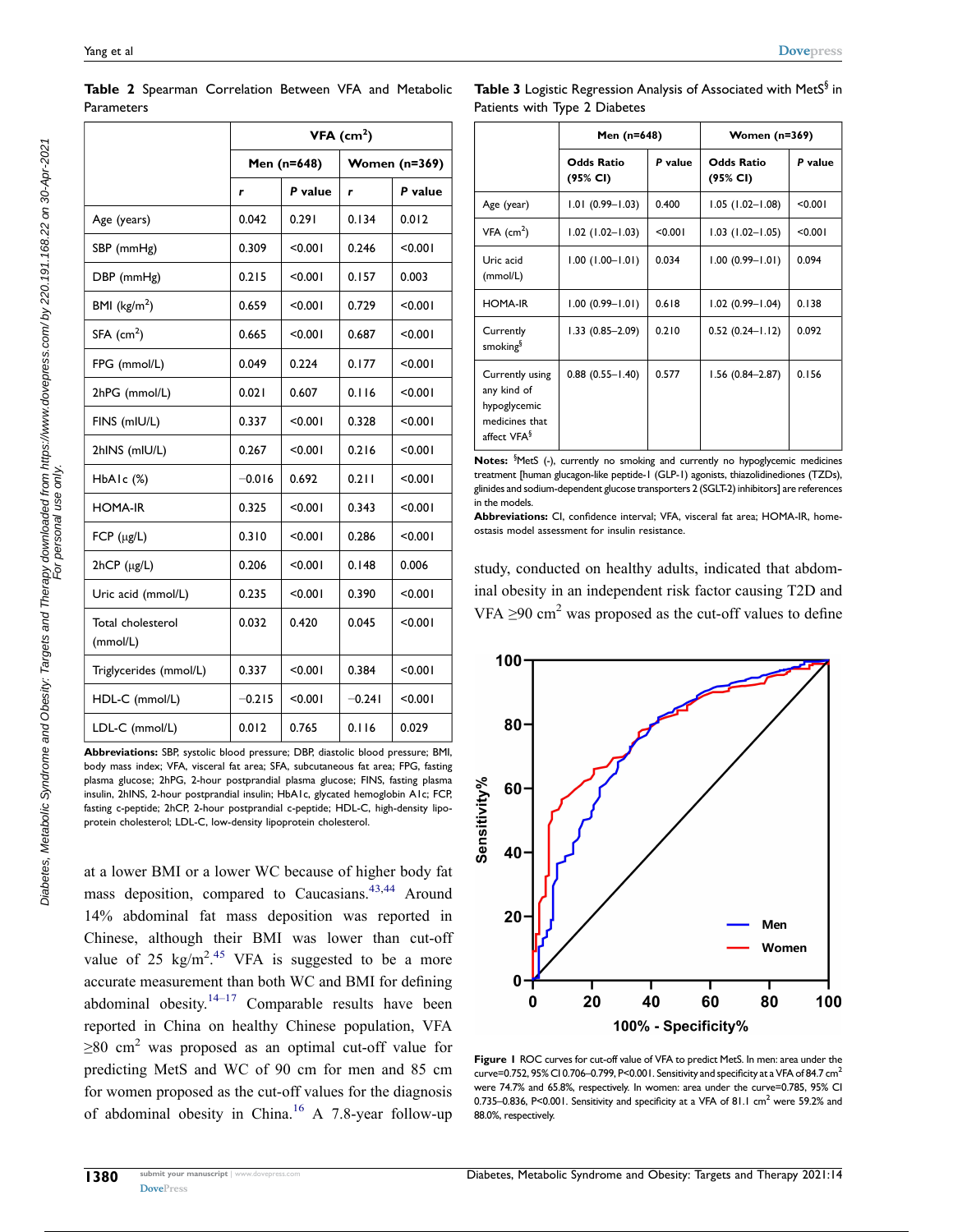<span id="page-6-0"></span>**Table 4** Cut-Off Values of VFA to Identify MetS in Patients with Type 2 Diabetes

| Sex   | <b>Cut-Off Values</b> | <b>Sensitivity (%)</b> | Specificity (%) |
|-------|-----------------------|------------------------|-----------------|
| Men   | 84.7                  | 74.7                   | 65.8            |
| Women | 81.1                  | 59.2                   | 88.0            |

<span id="page-6-3"></span><span id="page-6-1"></span>abdominal obesity. [46](#page-8-12) In addition, VFA cut-off value of 100 cm<sup>2</sup> was proposed for Japanese adults to define abdominal obesity indicating the risk of obesity-related diseases with NCEP-ATP III definition.<sup>[3](#page-7-2),15</sup> Kim et al reported that the optimal VFA using NCEP-ATP III definition associated with an increased risk of obesity-related diseases was  $103.8 \text{ cm}^2$  in Korean adults in both genders.[3](#page-7-2)[,17](#page-7-25) Our VFA cut-off values were much lower than the results from Japanese and Korean studies. It might be caused by the various definitions of MetS.

<span id="page-6-4"></span><span id="page-6-2"></span>Considering the gender-specific cut-off values for VFA in our study, VFA was significantly correlated with risk factors of T2D, especially in women. Logistic regression model, as expected, illustrated VFA indicated a significantly increased risk of MetS in patients with T2D. Previous studies suggested that the VFA cutoff value was associated with Met $S<sub>16,17</sub>$  $S<sub>16,17</sub>$  $S<sub>16,17</sub>$  The mechanisms between VFA, and MetS and various components are complex and unclear yet. The possible mechanisms might be that visceral fat can secrete various hormones and inflammatory cytokines, such as tumor necrosis factora and interleukin-6, which can affect the insulin sensitivity of peripheral tissues.  $47,48$  $47,48$  With a higher rate of lipolysis of visceral fat than subcutaneous fat, decomposed products of VFA, such as free fatty acids and glycerin, directly enter the liver through the portal vein circulation, stimulating liver lipoprotein synthesis and gluconeogenesis, reducing liver insulin removal, and increasing blood glucose and insulin resistance.<sup>[49](#page-8-15),[50](#page-8-16)</sup> Thus, excessive visceral fat accumulation is more likely to induce diabetes, MetS and CVD. Our results also confirmed that insulin resistance and abdominal obesity were important features of MetS in diabetes. Moreover, age was found to be associated with high odds of MetS in women in our study. Recent studies indicated that age is a key factor playing a role in developing MetS. $51,52$  $51,52$  $51,52$  No cut-off value of VFA has been standardized among Chinese T2D patients yet. Lee et  $al<sup>52</sup>$  $al<sup>52</sup>$  $al<sup>52</sup>$  and his colleagues reported that cut-off values increased with age, particularly among women, which in line with our finding. Due to post-menopause, women tend to be

<span id="page-6-8"></span>sensitive to accumulate fat mass in waist area.<sup>[53](#page-8-19)</sup> With no stratification of age, it might explain the lower sensitivity in our study.

The present study has some limitations. First, causality between VFA and MetS cannot be inferred according to the nature of cross-sectional study design. Second, VFA results might be affected by gender, age, medication, and the shape of the human body or the distribution of water in the patients' body. Then, due to different lifestyles and regional patients from Ningbo, China, thus, the findings cannot be generalized to the general Chinese population. The last but not least, considering the small sample size, subgroup of age could not be analyzed.

#### **Conclusions**

The present study is the first study reporting the genderspecific optimal cut-off values of VFA for T2D patients in Ningbo, China, and predicted the optimal cut-off values of VFA be  $84.7 \text{ cm}^2$  in men and  $81.1 \text{ cm}^2$  in women. Our results demonstrated that MetS was common in T2D patients. VFA was a strong risk factor for the development of the MetS among T2D patients. Therefore, T2D patients with a VFA over the optimal cut-off values should be closely monitored for the development of MetS, and further prospective studies are needed to validate the relationship between the suggested VFA cut points and MetS in people with T2D.

#### **Data Sharing Statement**

The data that support the findings of this study are available from the corresponding author upon reasonable request.

#### **Ethics Statement**

The study was ethically approved by the Ethics Committee of Ningbo First Hospital, China (Ethics Approval No. 2019-R057) and followed the Declaration of Helsinki.

#### <span id="page-6-5"></span>**Acknowledgments**

The authors thank all the patients involved in the study. We thank Ningbo first hospital for their support of the research project. We thank School of Economics, Faculty of Humanities and Social Sciences, University of Nottingham Ningbo China to support this research collaboration.

#### <span id="page-6-6"></span>**Funding**

<span id="page-6-7"></span>This study was supported by Medical Health Science and Technology Project of Zhejiang Provincial Health Commission (Grant No. 2019331427) and Major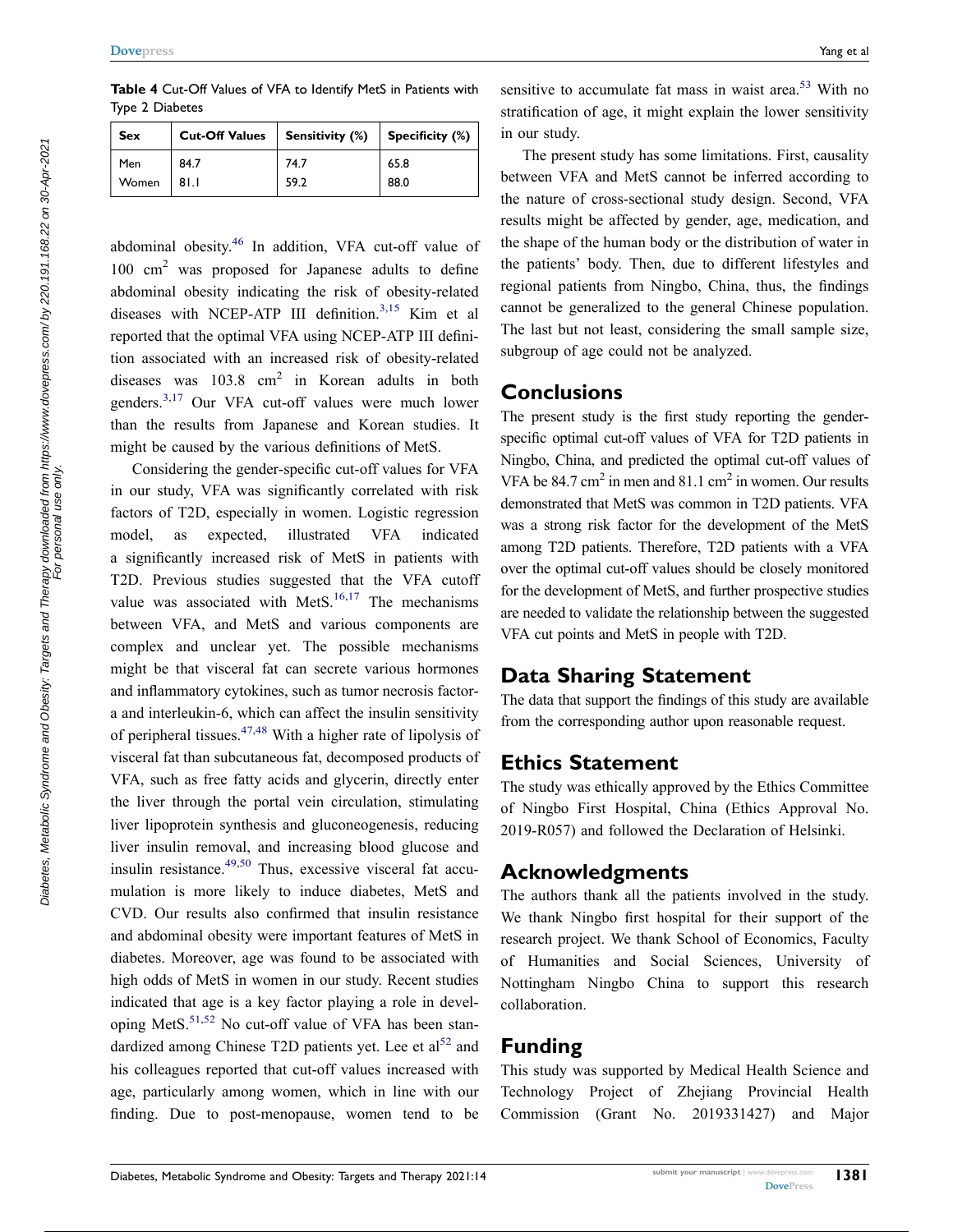Program of Social Development of Ningbo Science and Technology Bureau (Grant No. 2019C50094) and Ningbo Science & Technology Bureau (Grant No. 2019A610391).

### **Disclosure**

The authors declared no conflicts of interest for this work.

#### **References**

- <span id="page-7-0"></span>1. Wilson PW, D'Agostino RB, Parise H, Sullivan L, Meigs JB. Metabolic syndrome as a precursor of cardiovascular disease and type 2 diabetes mellitus. *Circulation*. [2005](#page-0-5);112(20):3066–3072. doi:[10.1161/CIRCULATIONAHA.105.539528](https://doi.org/10.1161/CIRCULATIONAHA.105.539528)
- <span id="page-7-1"></span>2. Meigs JB, Rutter MK, Sullivan LM, et al. Impact of insulin resistance on risk of type 2 diabetes and cardiovascular disease in people with metabolic syndrome. *Diabetes Care*. [2007;](#page-0-5)30(5):1219–1225. doi:[10.2337/dc06-2484](https://doi.org/10.2337/dc06-2484)
- <span id="page-7-2"></span>3. Executive Summary of the Third Report of The National Cholesterol Education Program (NCEP). Expert panel on detection, evaluation, and treatment of high blood cholesterol in adults (Adult Treatment Panel III). *JAMA*. [2001](#page-0-6);285(19):2486–2497. doi:[10.1001/jama.285.19.2486](https://doi.org/10.1001/jama.285.19.2486)
- <span id="page-7-3"></span>4. Grundy SM, Brewer HB Jr, Cleeman JI, et al. Definition of metabolic syndrome: Report of the National Heart, Lung, and Blood Institute/ American Heart Association conference on scientific issues related to definition. *Circulation*. [2004](#page-0-6);109(3):433–438. doi:[10.1161/01.](https://doi.org/10.1161/01.CIR.0000111245.75752.C6)  [CIR.0000111245.75752.C6](https://doi.org/10.1161/01.CIR.0000111245.75752.C6)
- <span id="page-7-4"></span>5. Xi B, He D, Hu Y, Zhou D. Prevalence of metabolic syndrome and its influencing factors among the Chinese adults: the China health and nutrition survey in 2009. *Prev Med*. [2013;](#page-0-7)57(6):867–871. doi:[10.1016/j.ypmed.2013.09.023](https://doi.org/10.1016/j.ypmed.2013.09.023)
- <span id="page-7-5"></span>6. Lan Y, Mai Z, Zhou S, et al. Prevalence of metabolic syndrome in China: an up-dated cross-sectional study. *PLoS One*. [2018;](#page-0-7)13(4): e0196012. doi:[10.1371/journal.pone.0196012](https://doi.org/10.1371/journal.pone.0196012)
- <span id="page-7-6"></span>7. Metabolic Syndrome Research Cooperative Group, Diabetes Branch of Chinese Medical Association. Suggestions on metabolic syndrome from Chinese society of diabetes mellitus. *Chin J Diabetes*. [2004](#page-0-8);12 (3):156–161.
- <span id="page-7-7"></span>8. Carr DB, Utzschneider KM, Hull RL, et al. Intra-abdominal fat is a major determinant of the National Cholesterol Education Program Adult Treatment Panel III criteria for the metabolic syndrome. *Diabetes*. [2004;](#page-0-9)53(8):2087–2094. doi:[10.2337/diabetes.53.8.2087](https://doi.org/10.2337/diabetes.53.8.2087)
- <span id="page-7-8"></span>9. Fujimoto WY, Bergstrom RW, Boyko EJ, et al. Visceral adiposity and incident coronary heart disease in Japanese-American men. The 10-year follow-up results of the Seattle Japanese-American Community Diabetes Study. *Diabetes Care*. [1999](#page-0-9);22 (11):1808–1812. doi:[10.2337/diacare.22.11.1808](https://doi.org/10.2337/diacare.22.11.1808)
- <span id="page-7-9"></span>10. Alberti KG, Zimmet P, Shaw J. metabolic syndrome–a new worldwide definition. a consensus statement from the international diabetes federation. *Diabetes Med*. [2006;](#page-0-10)23(5):469–480. doi:[10.1111/j.1464-](https://doi.org/10.1111/j.1464-5491.2006.01858.x)  [5491.2006.01858.x](https://doi.org/10.1111/j.1464-5491.2006.01858.x)
- <span id="page-7-10"></span>11. Nakamura T, Tokunaga K, Shimomura I, et al. Contribution of visceral fat accumulation to the development of coronary artery disease in non-obese men. *Atherosclerosis*. [1994;](#page-0-11)107(2):239–246. doi:[10.1016/0021-9150\(94\)90025-6](https://doi.org/10.1016/0021-9150(94)90025-6)
- 12. Fox CS, Massaro JM, Hoffmann U, et al. Abdominal visceral and subcutaneous adipose tissue compartments: association with metabolic risk factors in the Framingham Heart Study. *Circulation*. 2007;116(1):39–48. doi:[10.1161/CIRCULATIONAHA.106.675355](https://doi.org/10.1161/CIRCULATIONAHA.106.675355)
- 13. Wang Y, Ma X, Zhou M, et al. Contribution of visceral fat accumulation to carotid intima-media thickness in a Chinese population. *Int J Obes (Lond)*. 2012;36(9):1203–1208. doi:[10.1038/ijo.2011.222](https://doi.org/10.1038/ijo.2011.222)
- <span id="page-7-11"></span>14. Oka R, Kobayashi J, Yagi K, et al. Reassessment of the cutoff values of waist circumference and visceral fat area for identifying Japanese subjects at risk for the metabolic syndrome. *Diabetes Res Clin Pract*. [2008](#page-1-0);79(3):474–481. doi:[10.1016/j.diabres.2007.10.016](https://doi.org/10.1016/j.diabres.2007.10.016)
- <span id="page-7-24"></span>15. Examination Committee of Criteria for 'Obesity Disease' in Japan; Japan Society for the Study of Obesity. New criteria for 'obesity disease' in Japan. *Circ J*. [2002;](#page-6-1)66(11):987–992. doi:[10.1253/](https://doi.org/10.1253/circj.66.987) [circj.66.987](https://doi.org/10.1253/circj.66.987)
- <span id="page-7-23"></span>16. Bao Y, Lu J, Wang C, et al. Optimal waist circumference cutoffs for abdominal obesity in Chinese. *Atherosclerosis*. [2008;](#page-5-3)201(2):378–384. doi:[10.1016/j.atherosclerosis.2008.03.001](https://doi.org/10.1016/j.atherosclerosis.2008.03.001)
- <span id="page-7-25"></span>17. Kim JA, Choi CJ, Yum KS. Cut-off values of visceral fat area and waist circumference: diagnostic criteria for abdominal obesity in a Korean population. *J Korean Med Sci*. [2006;](#page-6-2)21(6):1048–1053. doi:[10.3346/jkms.2006.21.6.1048](https://doi.org/10.3346/jkms.2006.21.6.1048)
- <span id="page-7-12"></span>18. Yoshizumi T, Nakamura T, Yamane M, et al. Abdominal fat: standardized technique for measurement at CT. *Radiology*. [1999](#page-1-1);211 (1):283–286. doi:[10.1148/radiology.211.1.r99ap15283](https://doi.org/10.1148/radiology.211.1.r99ap15283)
- <span id="page-7-22"></span>19. Enomoto M, Adachi H, Fukami A, et al. A useful tool as a medical checkup in a general population-bioelectrical impedance analysis. *Front Cardiovasc Med*. [2017](#page-2-0);4:3. doi:[10.3389/fcvm.2017.00003](https://doi.org/10.3389/fcvm.2017.00003)
- <span id="page-7-13"></span>20. Park KS, Lee DH, Lee J, et al. Comparison between two methods of bioelectrical impedance analyses for accuracy in measuring abdominal visceral fat area. *J Diabetes Complications*. [2016;](#page-1-2)30(2):343–349. doi:[10.1016/j.jdiacomp.2015.10.014](https://doi.org/10.1016/j.jdiacomp.2015.10.014)
- <span id="page-7-14"></span>21. Ryo M, Maeda K, Onda T, et al. A new simple method for the measurement of visceral fat accumulation by bioelectrical impedance. *Diabetes Care*. [2005;](#page-1-2)28(2):451–453. doi:[10.2337/diacare.28.2.451](https://doi.org/10.2337/diacare.28.2.451)
- <span id="page-7-15"></span>22. Björntorp P. "Portal" adipose tissue as a generator of risk factors for cardiovascular disease and diabetes. *Arteriosclerosis*. [1990](#page-1-3);10 (4):493–496.
- <span id="page-7-16"></span>23. Lee JJ, Pedley A, Hoffmann U, Massaro JM, Fox CS. Association of changes in abdominal fat quantity and quality with incident cardiovascular disease risk factors. *J Am Coll Cardiol*. [2016](#page-1-3);68 (14):1509–1521. doi:[10.1016/j.jacc.2016.06.067](https://doi.org/10.1016/j.jacc.2016.06.067)
- <span id="page-7-17"></span>24. Isomaa B, Almgren P, Tuomi T, et al. Cardiovascular morbidity and mortality associated with the metabolic syndrome. *Diabetes Care*. [2001](#page-1-4);24(4):683–689. doi:[10.2337/diacare.24.4.683](https://doi.org/10.2337/diacare.24.4.683)
- <span id="page-7-18"></span>25. Martínez-Larrad MT, Corbatón-Anchuelo A, Fernández-Pérez C, Lazcano-Redondo Y, Escobar-Jiménez F, Serrano-Ríos M. Metabolic syndrome, glucose tolerance categories and the cardiovascular risk in Spanish population. *Diabetes Res Clin Pract*. [2016](#page-1-5);114:23–31. doi:[10.1016/j.diabres.2016.02.003](https://doi.org/10.1016/j.diabres.2016.02.003)
- 26. Malik S, Wong ND, Franklin SS, et al. Impact of the metabolic syndrome on mortality from coronary heart disease, cardiovascular disease, and all causes in United States adults. *Circulation*. 2004;110 (10):1245–1250. doi:[10.1161/01.CIR.0000140677.20606.0E](https://doi.org/10.1161/01.CIR.0000140677.20606.0E)
- 27. Wang J, Ruotsalainen S, Moilanen L, Lepistö P, Laakso M, Kuusisto J. The metabolic syndrome predicts cardiovascular mortality: a 13-year follow-up study in elderly non-diabetic Finns. *Eur Heart J*. 2007;28(7):857–864. doi:[10.1093/eurheartj/ehl524](https://doi.org/10.1093/eurheartj/ehl524)
- <span id="page-7-19"></span>28. Lin Y, Ying YY, Li SX, Wang SJ, Gong QH, Li H. Association between alcohol consumption and metabolic syndrome among Chinese adults. *Public Health Nutr*. [2020;](#page-1-6)1–23. doi:[10.1017/](https://doi.org/10.1017/S1368980020004449) [S1368980020004449](https://doi.org/10.1017/S1368980020004449)
- <span id="page-7-20"></span>29. Zhang Y, Wang W, Ning G. Metabolic management center: an innovation project for the management of metabolic diseases and complications in China. *J Diabetes*. [2019;](#page-1-7)11(1):11–13. doi:[10.1111/1753-](https://doi.org/10.1111/1753-0407.12847) [0407.12847](https://doi.org/10.1111/1753-0407.12847)
- <span id="page-7-21"></span>30. Alberti KG, Zimmet PZ. Definition, diagnosis and classification of diabetes mellitus and its complications. Part 1: diagnosis and classification of diabetes mellitus provisional report of a WHO consultation. *Diabetes Med*. [1998;](#page-1-8)15(7):539–553. doi:[10.1002/](https://doi.org/10.1002/(SICI)1096-9136(199807)15:7%3C539::AID-DIA668%3E3.0.CO;2-S) [\(SICI\)1096-9136\(199807\)15:7<539::AID-DIA668>3.0.CO;2-S](https://doi.org/10.1002/(SICI)1096-9136(199807)15:7%3C539::AID-DIA668%3E3.0.CO;2-S)